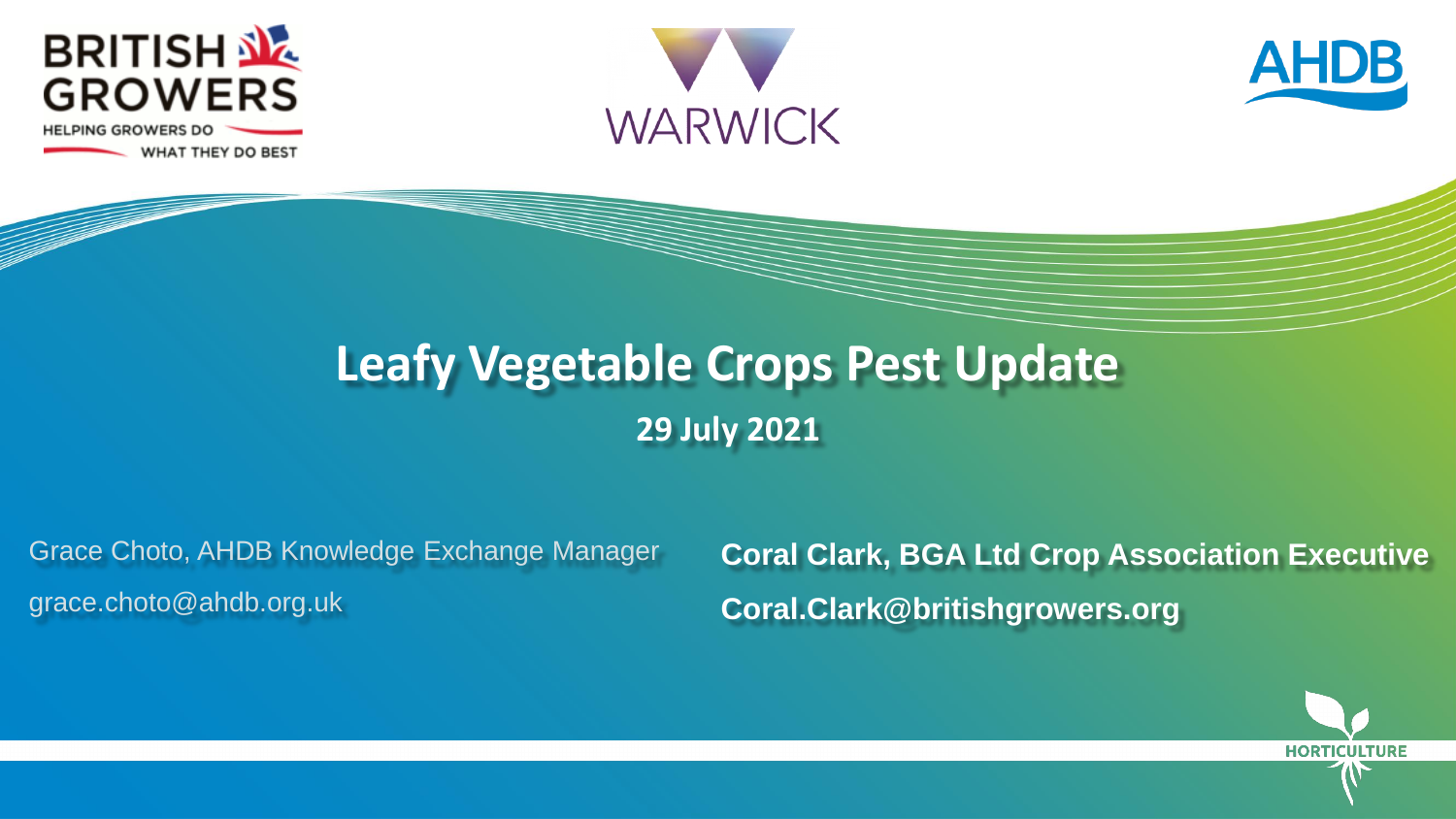## Horticulture and Potatoes activity update



- The AHDB Board agreed a programme of managed wind-down and transition of levy payer activities for 2021/22
- Funding will continue for current research programmes to the end of the research contract. 42 research contracts will end by March 2022
- AHDB Horticulture events which had been planned for and which are not part of contractual obligations in continuing projects, are being handed over to other parties eg BGA Ltd
- Staffing levels will be managed accordingly across the year
- [More details on the winddown can be found on the AHDB website](https://ahdb.org.uk/horticulture-and-potatoes-activity-update) Horticulture and Potatoes activity update | AHDB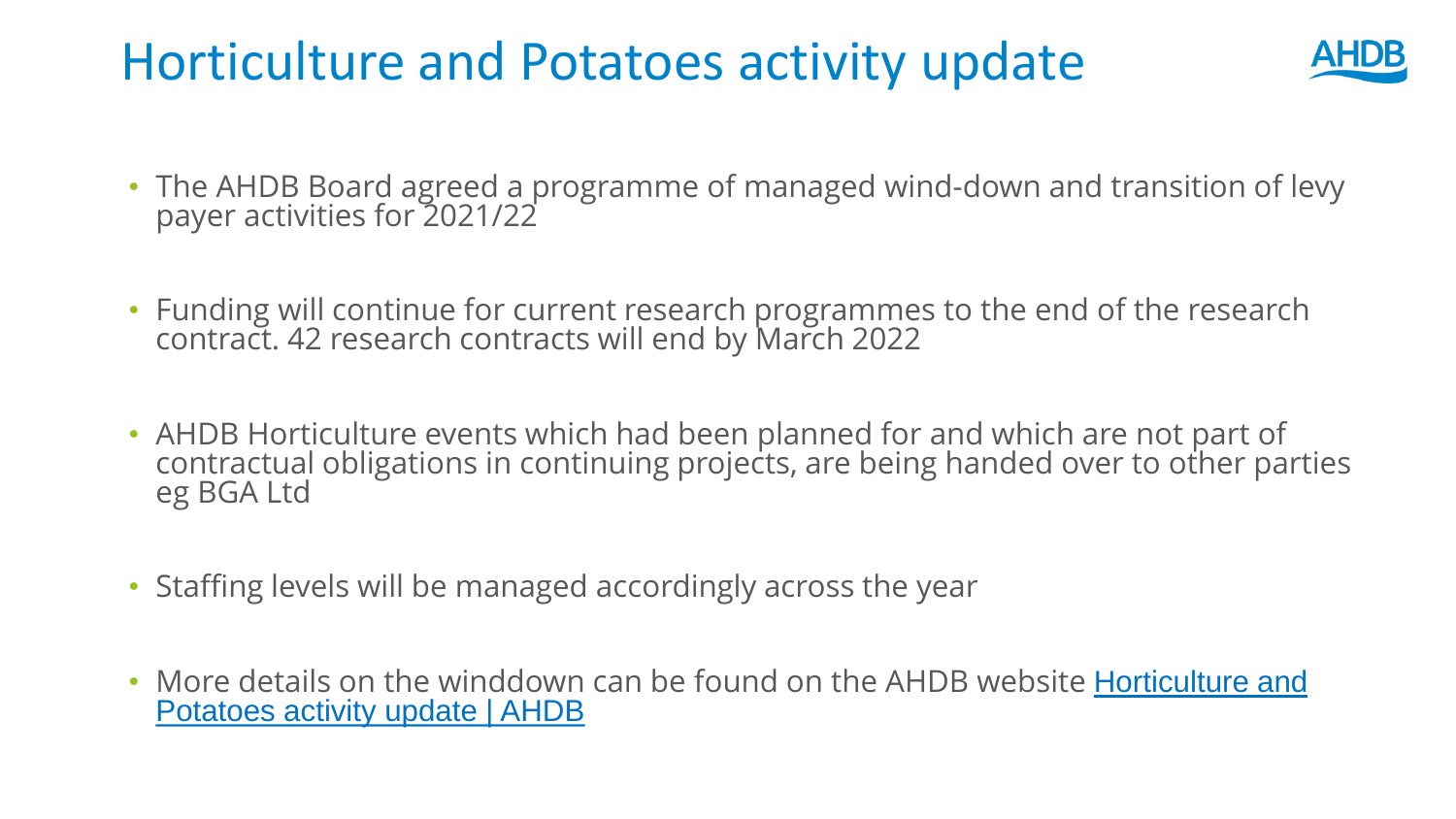

National Register Of Sprayer Operators

# **Housekeeping**



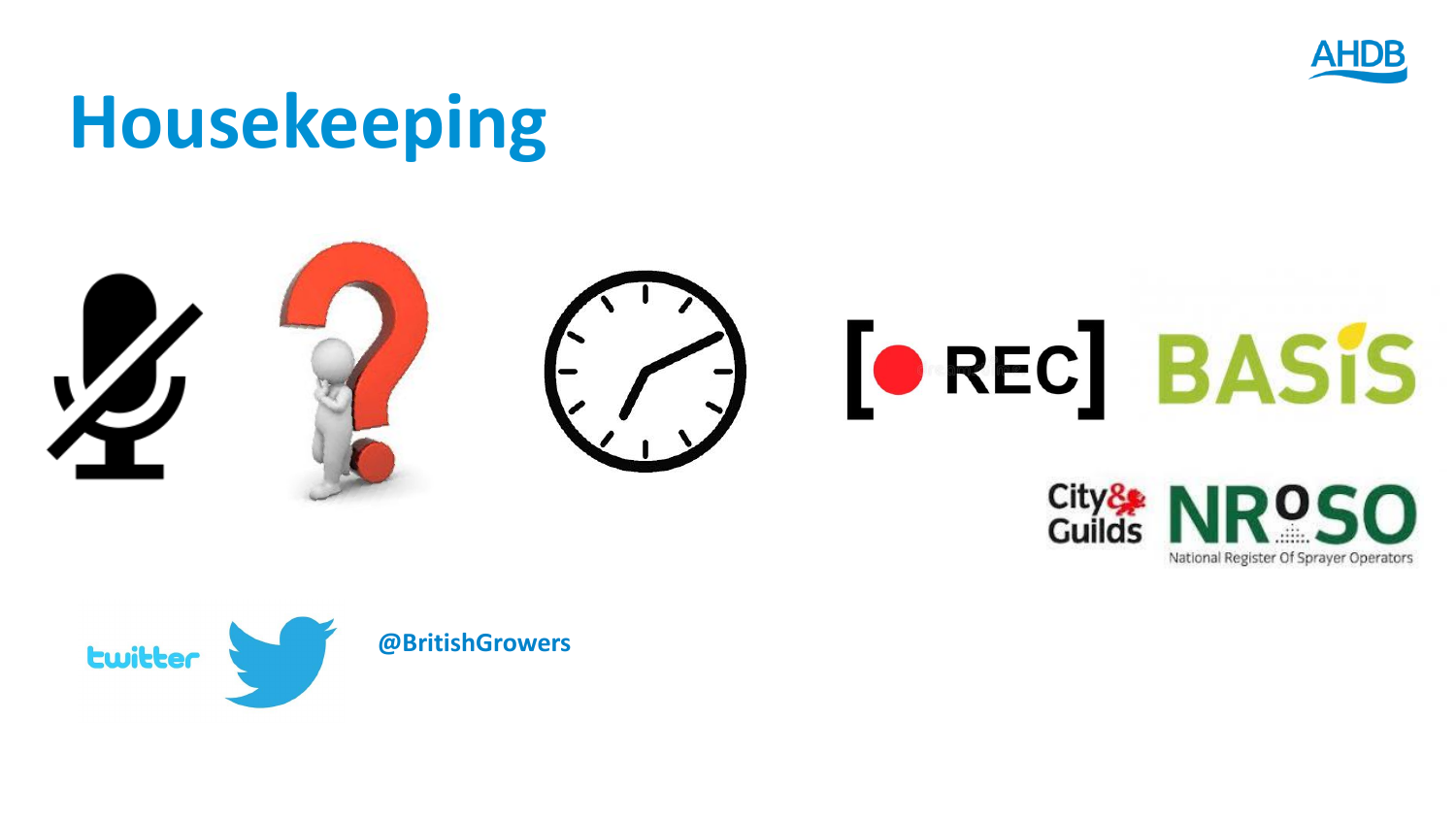



**\*Type in questions on the chat function, during the presentation**

- **Questions will be answered at the end of the presentation**
- **BASIS/ NRoSO – please email Coral Clark at Coral.Clark@britishgrowers.org**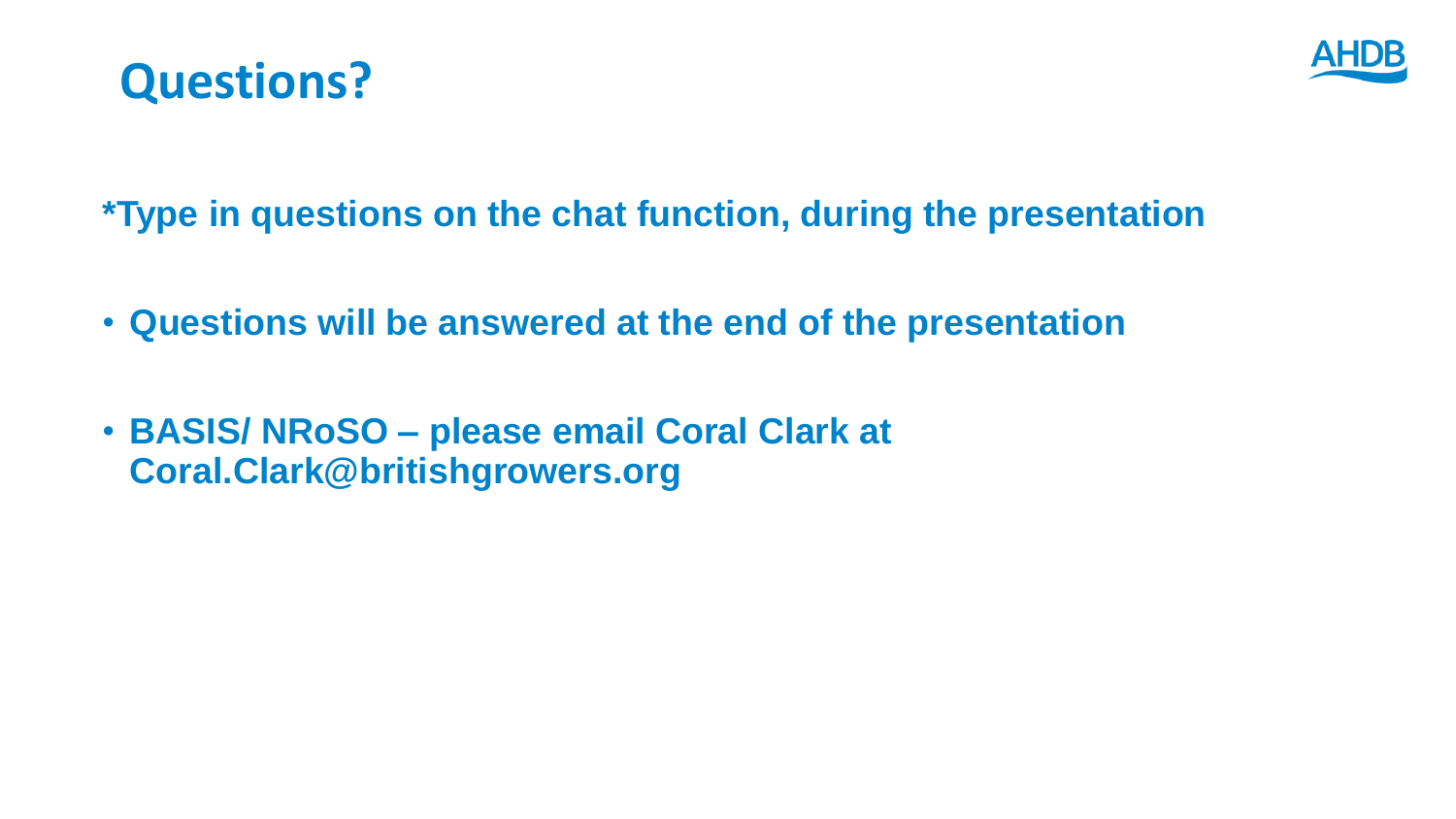

### Programme

- 16:00 16:10 Welcome & Introductions
- 16:10 16:40 Vegetable crops pest update & management strategies (Professor Rosemary Collier)
- 16:40 16:55 Questions / Discussion
- 16:55 17:00 Roundup & End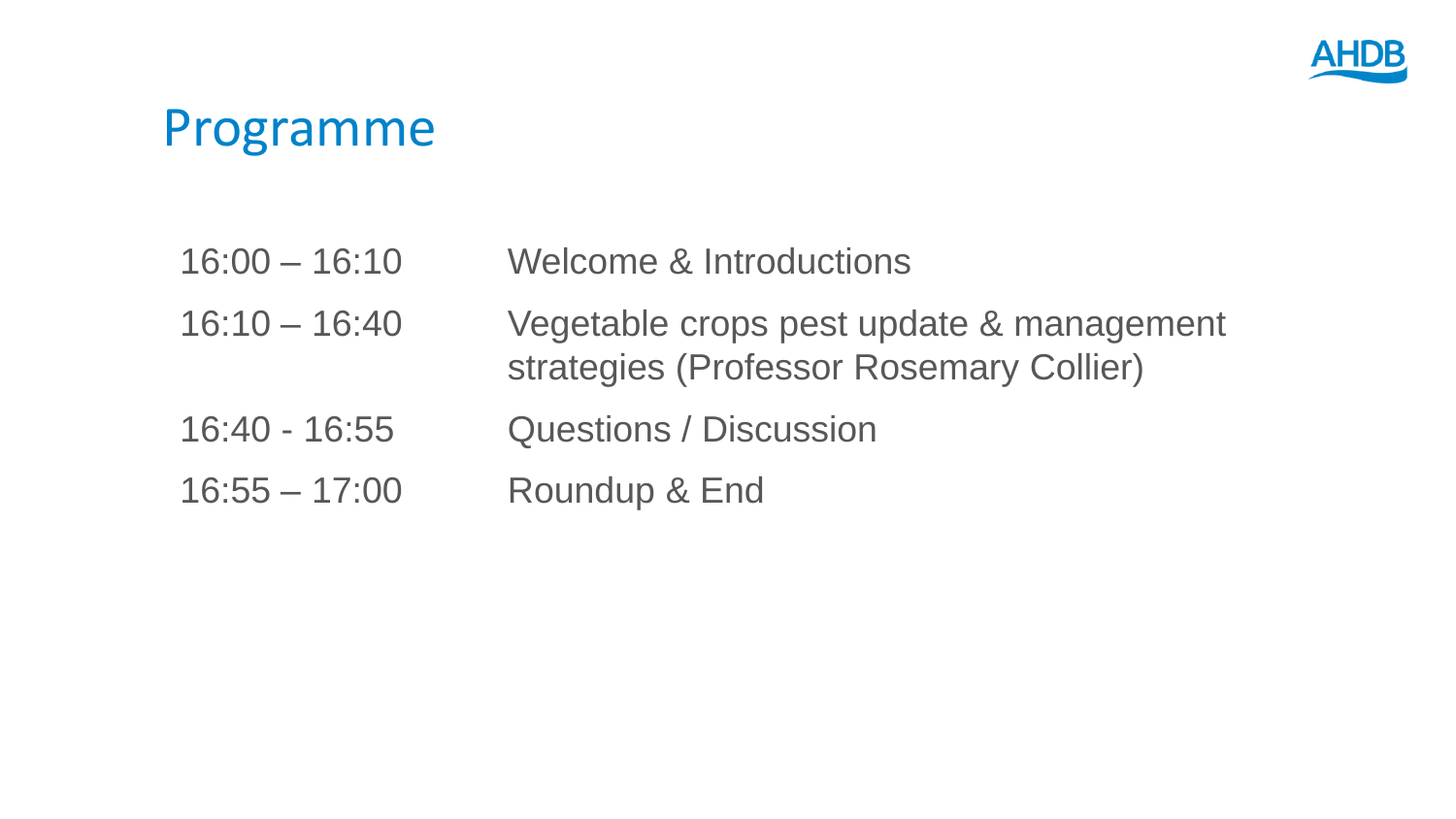#### Presenter – Professor Rosemary Collier Director, Warwick Crop Centre The University of Warwick

- An entomologist, has worked on horticultural pest insects for many years
- Main research interest is in the development and application of Integrated Pest Management strategies
- She is particularly interested in using science to address horticultural industry problems
- Rosemary runs the AHDB Pest Bulletin (with Dawn Teverson at the AHDB).
- She was awarded the Veitch Memorial Medal by the Royal Horticultural Society, for an outstanding contribution to the advancement and improvement of the science and practice of horticulture**.**